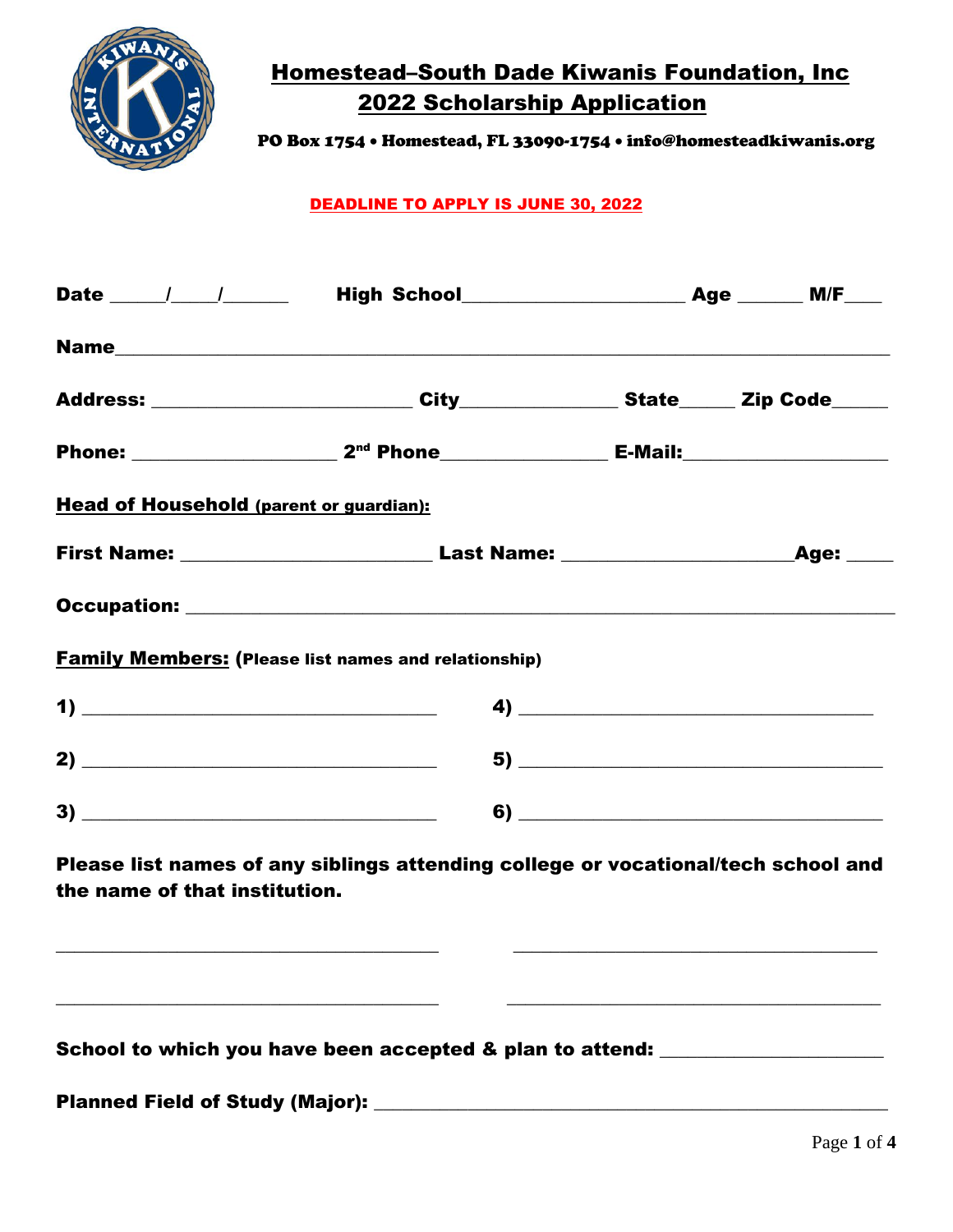

PO Box 1754 • Homestead, FL 33090-1754 • info@homesteadkiwanis.org

# Homestead-South Dade Kiwanis Foundation Scholarship Application

### Academic Achievements:

Please list all academic accomplishments achieved during each year of high school. Include:

| International Baccalaureate Classes | List |
|-------------------------------------|------|
| <b>Advance Placement Classes</b>    | List |
| <b>Dual Enrollment Classes</b>      | List |
| <b>Honor Classes</b>                | List |
| <b>Vacational/Tech Classes</b>      | List |

#### Academic Awards

Please list all Academic Awards (i.e., Honor Rolls, Honor Societies), Designations (i.e. Cum Laude, Magna Cum Laude, Summa Cum Laude, Salutatorian, Valedictorian), Silver Knight nominee and any other awards. Spell out any acronyms. (NOTE: Use a separate sheet of paper.)

#### Extracurricular Activities:

Please list all extracurricular activities you participated in during each year of high school. Include the number of years you were active in each activity. Include Participation in: Athletic Activities, Music, Band, Dance, Student Government, Councils, Clubs, Scouts, Civic Club Participation (i.e. Key Club, Jr. Civitan, Interact, etc.)

#### Non-Academic Awards & Honors

List: Civic Awards, Sports Awards, Dance and Music Awards, Club Awards and other special recognitions.

#### Leadership:

List positions of leadership held, include but not limited to any of the above activities. List your title as well as duties and responsibilities. This would include any positions as captain or co-captain, club offices, nonacademic awards. (NOTE: Use a separate sheet of paper.)

#### Community Service:

Please list all community service (include information including number of hours and a brief but complete description of your involvement). (NOTE: Use a separate sheet of paper.)

#### Work Experience:

Please list any work experience. Include after school jobs and any employment during summer or winter school breaks. Include a brief description of your duties and/or responsibilities. (NOTE: Use a separate sheet of paper.)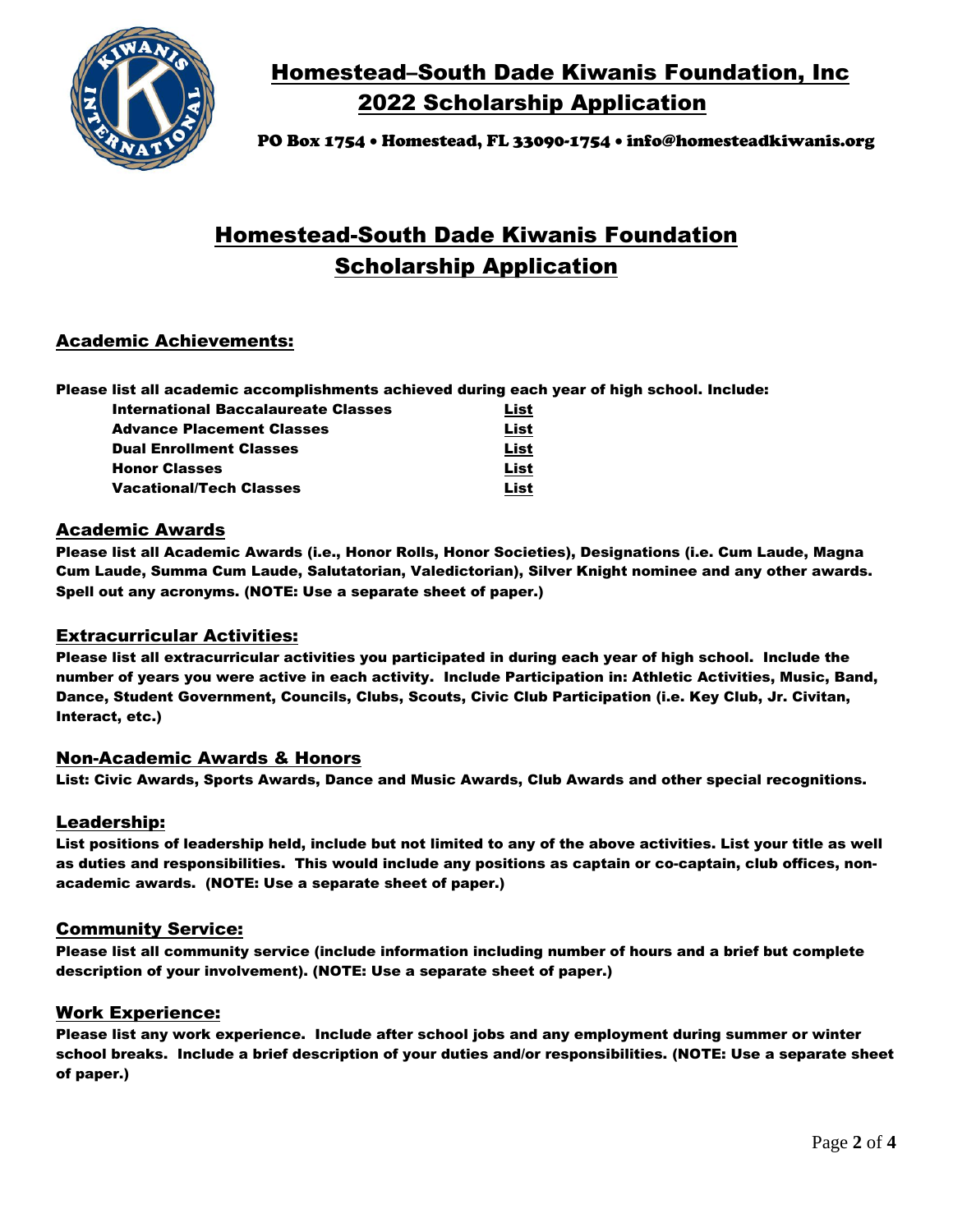

PO Box 1754 • Homestead, FL 33090-1754 • info@homesteadkiwanis.org

# Homestead-South Dade Kiwanis Foundation Scholarship Application

Name of Applicant: with the state of  $\mathsf{Application}$ :

### REQUIRED DOCUMENTS INCLUDED:

### Application

- o Page 1
- o Page 2
- o Page 3
- o Page 4

### Recommendation Letters

- o #1 From Someone at Your School
- o #2 From Someone Outside your School

### Personal Statement (Essay), Include your personal thoughts:

- o About a College or Vocational/Tech Education
- o Community Service

High School Transcripts

Educational Institution Acceptance Letter (Must provide to receive scholarship funds.)

Student: I affirm that all information submitted in this application is accurate and complete.

Students Signature: \_\_\_\_\_\_\_\_\_\_\_\_\_\_\_\_\_\_\_\_\_\_\_\_\_\_\_\_\_\_\_\_\_\_\_\_\_\_\_\_\_\_ Date: \_\_\_\_\_\_\_\_/\_\_\_\_\_\_/\_\_\_\_\_\_\_\_